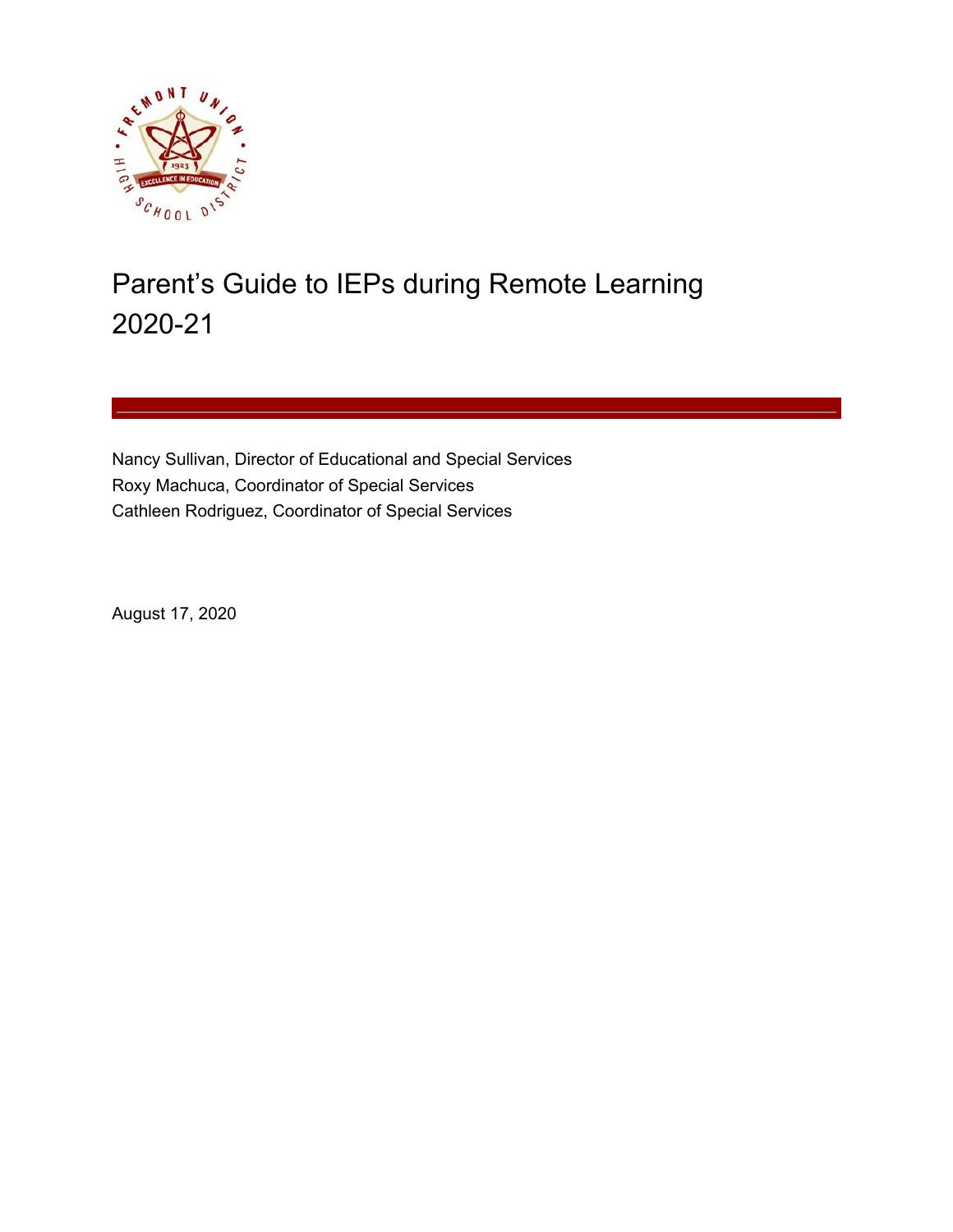Dear Parents,

At Fremont Union High School District (FUHSD) we are working hard to find ways to support and serve students with disabilities during this change to remote learning. Our team has been attempting to stay connected, create some normalcy, combat isolation and support your family to minimize the negative impact caused by the recent school closure. This document has been created to help share an overview of the Individualized Education Program (IEP) meeting and process being followed to continue our obligation for compliance with the Individuals with Disabilities Education Act (IDEA).

On July 17, 2020, Governor Newsom announced reopening criteria that schools must meet before they can allow students to attend classes in person and on campus. Specifically, a school may reopen for in-person instruction only if the county in which the school is located has not been on the State's COVID-19 monitoring list within the prior fourteen (14) days, or unless the school has received a waiver<sup>[1]</sup> from the State and local public health departments.

At the present time, Santa Clara County is on the State's monitoring list, as are most of the counties throughout the State. Thus, schools in Santa Clara County are not permitted to reopen for in-person instruction, absent a waiver, until the County has been off the monitoring list for fourteen (14) days. FUHSD is tracking carefully the status of Santa Clara County so that FUHSD is ready to reopen schools when it is able and when it is safe to do so.

Our dedicated special education staff are delivering instruction and IEP services to the greatest extent possible in an alternate delivery format. We continue to learn and grow. We *thank you for your flexibility and communication with our teams during this process*. *Your partnership during this extraordinary time has been instrumental in delivering support to all our students.*

Your student's temporary Distance Learning Plan is the projection of what your child's special education supports and services will be during the remote learning time. It serves as the translation of your child's current IEP services and how those will be delivered during this distance learning time. We do not expect to replace school or even match instruction hour for hour. We recognize that no online learning environment can possibly replicate the face-to-face classroom experience.

Once school closures became evident the United States Department of Education along with the California Department of Education provided several layers of guidance on implementation of the IDEA during this time. One thing that is clear is that the obligation to hold existing timelines with IEPs was upheld and thus we need your help to schedule and participate in meetings via electronic and/or telephonic means. The following information is provided to help assure you have the ability to participate in a meaningful way and to communicate with your child's case manager should you have barriers to that participation.

Please contact your case manager if you have any questions as you prepare for an upcoming IEP meeting during school closure.

Sincerely, Nancy Sullivan Nancy Sullivan, M.A. Director of Educational and Special Services

[1] Application for waivers are limited to the elementary level.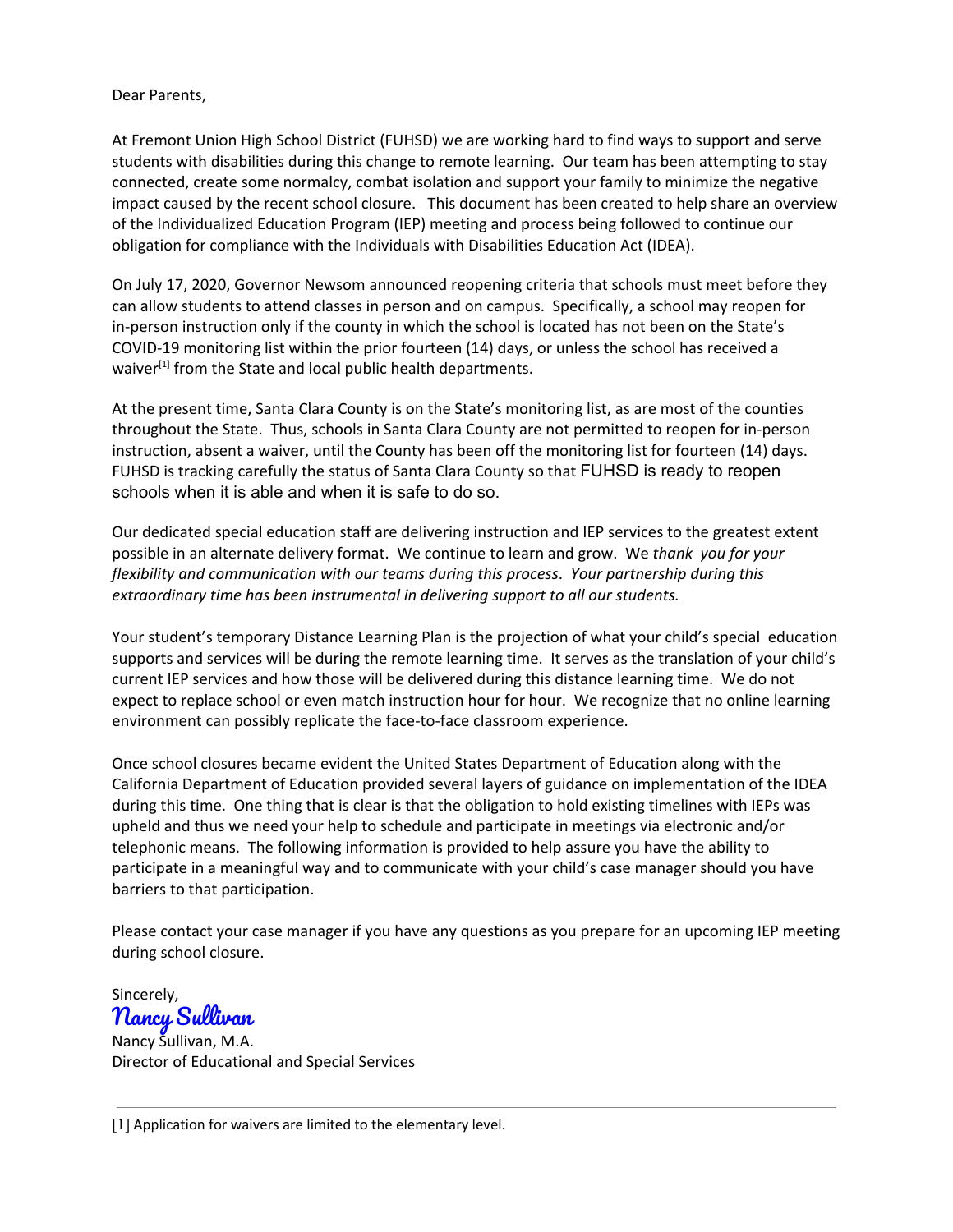### **IEP Meetings**

The United States Department of Education and California Department of Education state that guidelines under Individuals with Disabilities Education Act (IDEA) have not been waived. Therefore, IEPs should continue to the best of abilities in light of the school closures. FUHSD continues to hold IEP meetings via Zoom, Google Meet and/or telephonically, and will work with families to find times and dates that work for their at home needs. Our specialists will proceed with the historical information that they have, and current information they can collect through the distance learning platform, to develop present levels, goals in the areas of need, and a Free and Appropriate Public Education (FAPE) offer of placement and services for when school is in session. Some IEPs may have to be updated when school resumes. For those meetings requiring assessment, some will continue with the information they have (informal assessment, present levels, file reviews) and update assessments the team determines are further needed when school resumes.

#### **Triennial IEP assessment**

The IDEA requires schools to reevaluate students with IEPs at least once every three years. This is known as a triennial reevaluation or review. The purpose of the triennial is to see if your child's needs have changed. It's also to see if your child still qualifies for special education services. As of the date of this letter, the California Department of Public Health has advised that school districts work with their local health office in determining when and how to provide in-person instruction and/or assessments. The District is working with the Santa Clara County Department of Public Health to determine when they will allow in-person assessments and to develop protocols for the same. Until such time as we can ensure the safety of our students and staff, the District is unable to offer in-person assessments. In making this decision, the District also relied on guidance provided by the United States Department of Education, Office for Civil Rights, which states, "If an evaluation of a student with a disability requires a face-to-face assessment or observation, the evaluation would need to be delayed until school reopens." (*OCR Fact Sheet: Addressing the Risk of COVID-19 in Schools While Protecting the Civil Rights of Students, 3/16/20.*)

Should your child's triennial review be due during school closure, the team will contact you for scheduling and will complete a review of records. If the team determines that additional assessment is necessary you will be advised of measures that can be completed virtually and if other assessments can only be completed when school reopens.

The case manager will contact you to coordinate the date, time, and platform for the meeting. The only thing that really is changing about meetings is that they are moving to a virtual platform. All other rules and expectations apply for any IEP meeting.

#### **Expectations for remote IEP meetings:**

- Find a quiet space and time to hold the meeting to minimize disruptions.
- Trial the platform ahead of time if you have never used it before.
- Staff members will do their best to send materials home in advance. One staff member will present the forms so the entire team can follow along.
- Include your child and help facilitate their engagement.
- If you plan to audio record the meeting remember to give 24 hours notice. *Video recording is not permissible.*
- Be sure the device you are using for the meeting is either plugged in or charged fully.
- Do your best to be in the best spot for internet connectivity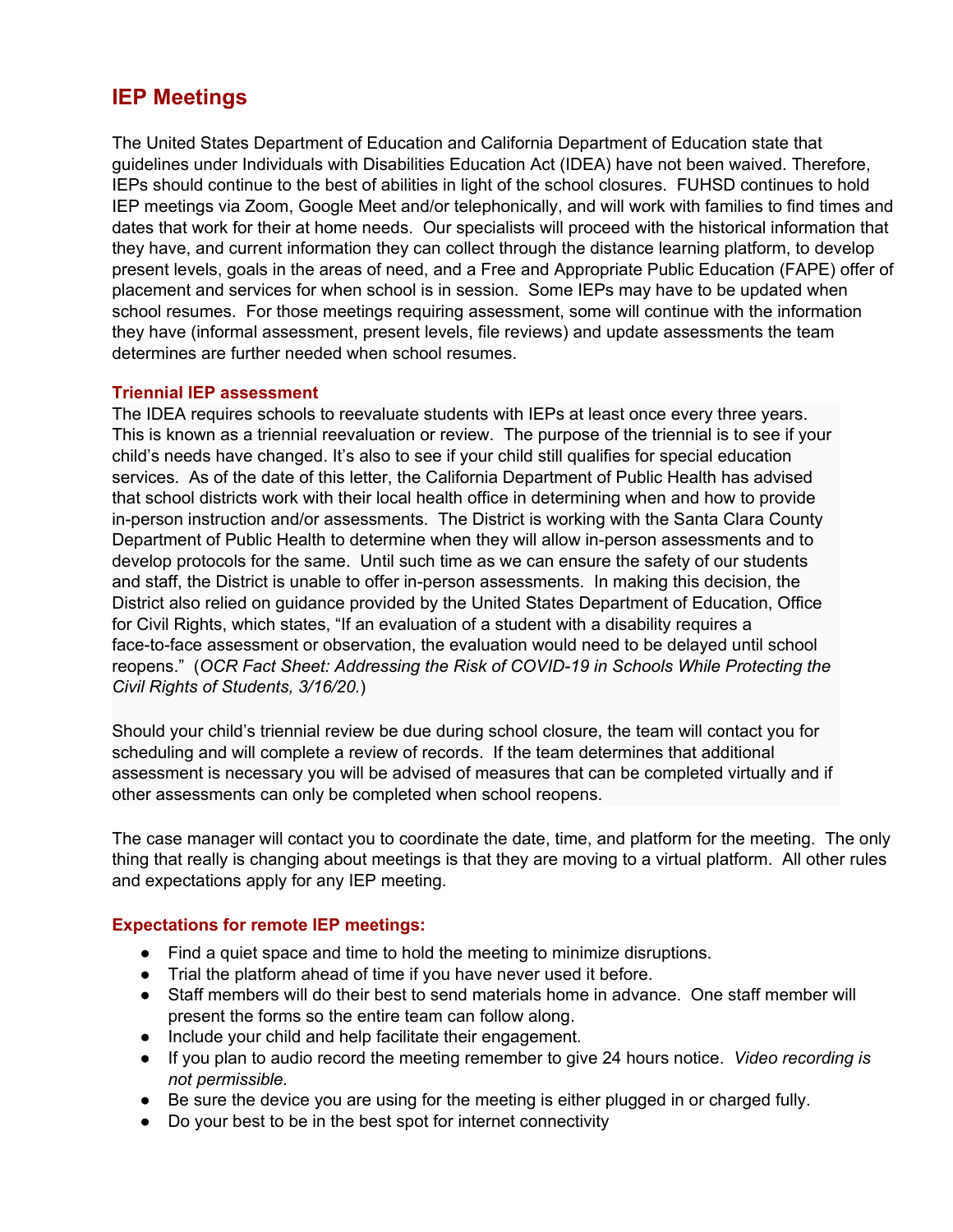- At the conclusion of the meeting, the case manager will send an electronic copy for you to review. Please let us know if you would prefer a hard copy mailed to your home.
- There are multiple ways FUHSD can receive your consent and please help us get your child's signature for attendance also:
	- $\circ$  The case manager will email you a link to an electronic form through the SIRAS IEP platform or Informed K12 platform. Please follow the link and sign electronically as soon as possible.
	- $\circ$  You can print and scan (or take a picture) of the signature page and email back to the case manager.
	- $\circ$  You can email the case manager a statement of consent to the proposed IEP offer.
	- $\circ$  You can print and sign the signature page and drop off or mail to your school's main office*.*

Online meetings may be a real positive thing for many families and could be a new way to help everyone manage busy schedules in the future. It is new territory so please ask for help if you need it.

#### **Remember to consider these items in any IEP meeting**

- ❖ Ask questions. If you don't understand, ask for an explanation.
- ❖ Ask for clarification if you don't understand the present level of educational performance statement.
- ❖ Ask for where your child is in meeting standards and how his/her goals support learning in this area.
- ❖ Consider your child's current grade, graduation status and ideas for transition to post-secondary planning.

Continue to check on the latest updates and information at the FUHSD School [Closure](https://www.fuhsd.org/newsroom/school-closure-resources) [Resources](https://www.fuhsd.org/newsroom/school-closure-resources) website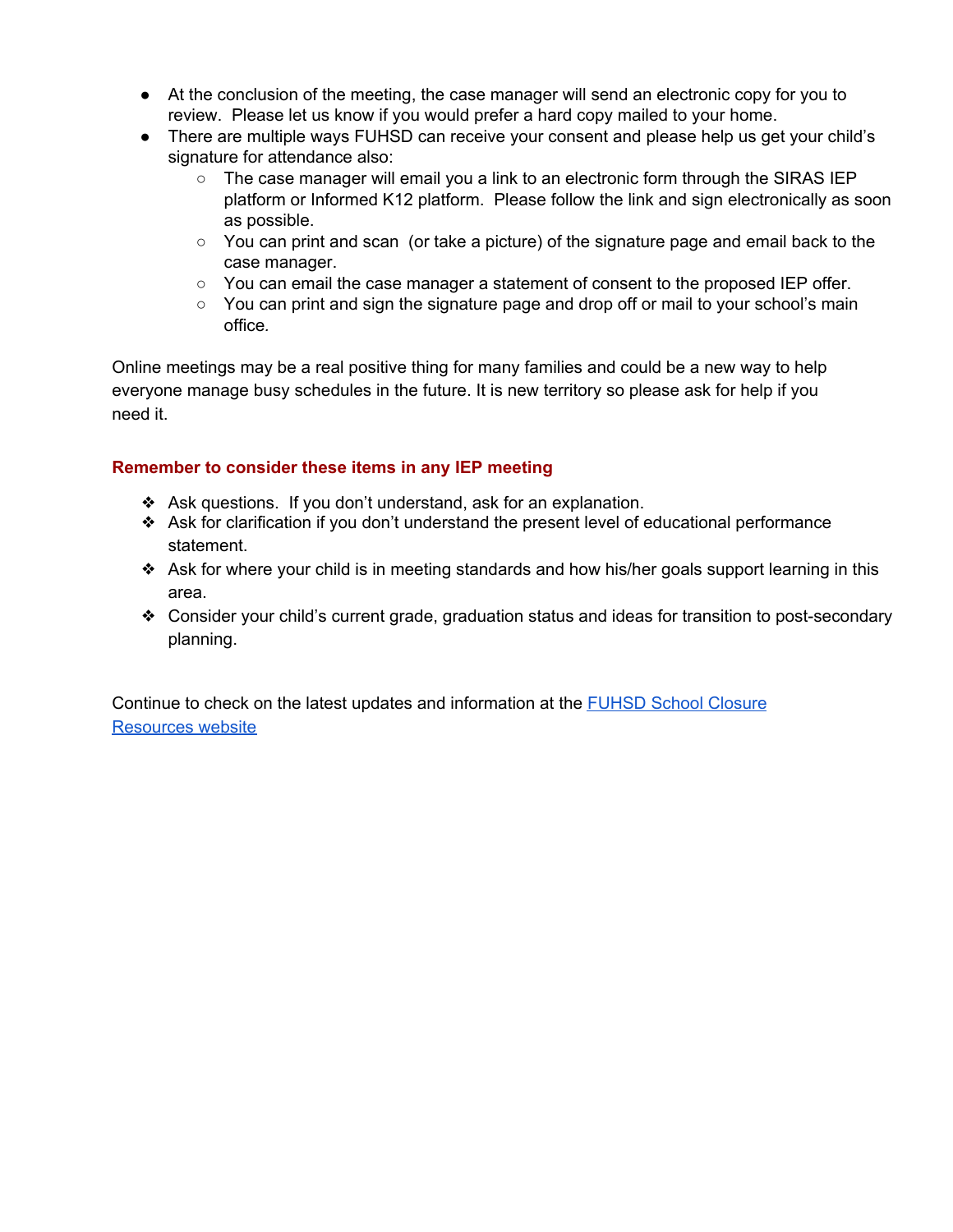#### **Zoom Meeting Tips**

When you join a Zoom meeting hosted by another user, you are considered an attendee. The user who scheduled the meeting or was selected to be the alternative host (if the host is unable to join) will have host controls.



Attendees have access to these features:

1. Mute / Unmute: Mute and unmute your microphone.

Audio Controls (click the ^ arrow next to Mute / Unmute): Allows you to change the microphone and speaker that Zoom is currently using on your computer, leave computer audio, and access the full [audio settings](https://support.zoom.us/hc/en-us/articles/201362623-About-Settings).

Tip: Use the following [keyboard shortcuts](https://support.zoom.us/hc/en-us/articles/205683899) to mute or unmute yourself. You can also use [push](https://support.zoom.us/hc/en-us/articles/360000510003) [to talk](https://support.zoom.us/hc/en-us/articles/360000510003) if you want to unmute yourself by holding the spacebar.

- $\bullet$  Windows: Alt + A
- $\bullet$  Mac: Shift + Command + A
- 2. Start Video / Stop Video: Turns your camera on or off.

Video Controls (click the ^ arrow next to Start Video / Stop Video): Change cameras if you have multiple cameras, select a [virtual background](https://support.zoom.us/hc/en-us/articles/210707503-Virtual-Background) (if enabled), or access your full [video](https://support.zoom.us/hc/en-us/articles/201362623-About-Settings) [settings](https://support.zoom.us/hc/en-us/articles/201362623-About-Settings).

- 3. Participants: See who's currently in the meeting and [invite others.](https://support.zoom.us/hc/en-us/articles/201362183) You can also access to these options:
	- Rename: Hover over your name, click More, and choose Rename to change your screen name displayed to other participants.
	- [Non-verbal feedback](https://support.zoom.us/hc/en-us/articles/115001286183) icons (if enabled by the host): Places an icon beside your name to quickly notify the host.
- 4. Chat: Access the chat window to chat with the participants. [Learn more.](https://support.zoom.us/hc/en-us/articles/203650445-In-Meeting-Chat)
- 5. Leave: Leave the meeting while it continues for the other participants. Only the host can [end](https://support.zoom.us/hc/en-us/articles/201362603-Host-Controls-in-a-Meeting) [the meeting.](https://support.zoom.us/hc/en-us/articles/201362603-Host-Controls-in-a-Meeting)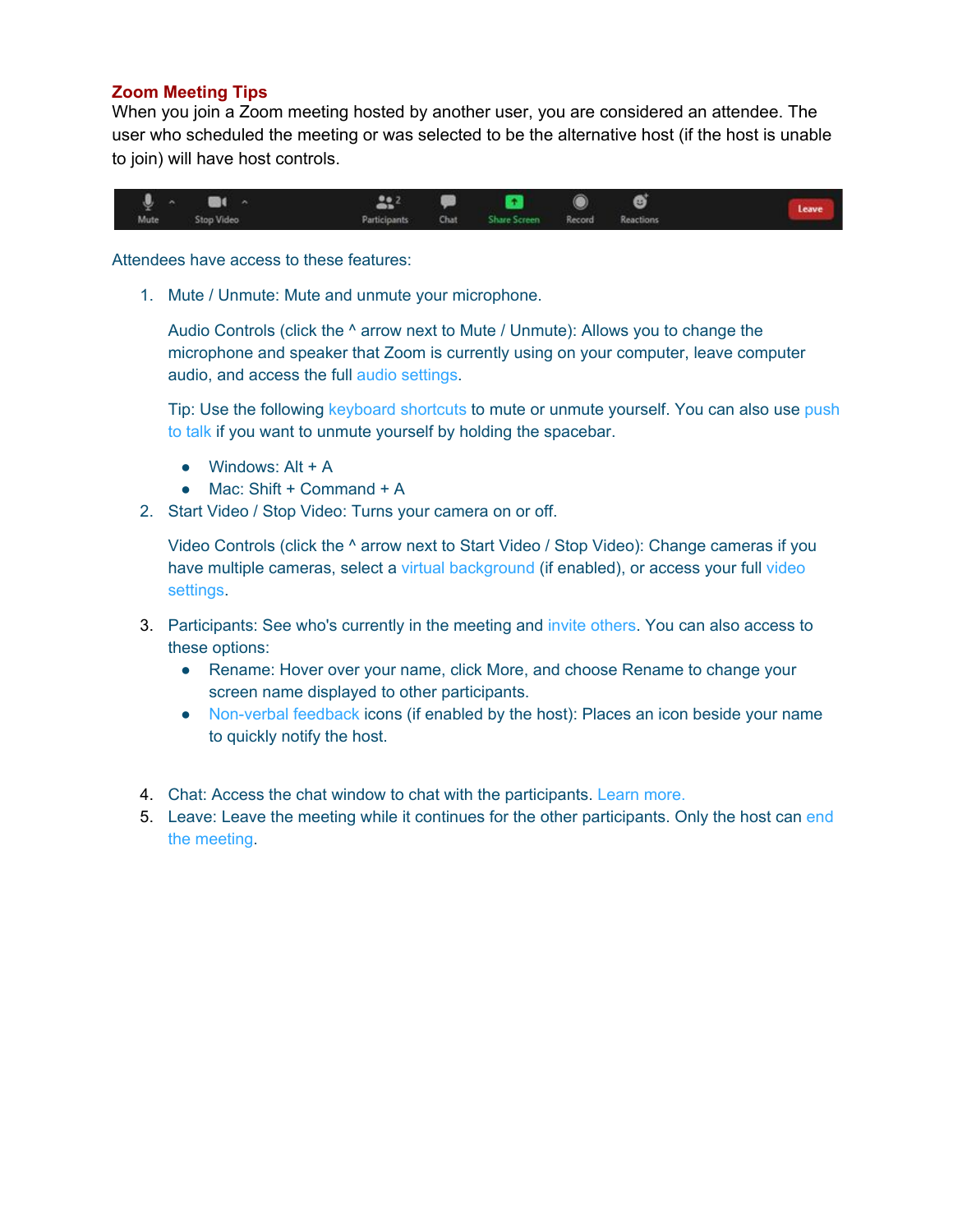#### **Google Meet Tips**

#### 1. Schedule or start a video meeting

#### From [Gmail](https://mail.google.com/):

- 1. In the sidebar, click Start a meeting.
- 2. Click Join now for a video meeting, or click Join and use a phone for audio for an audio-only meeting.

 $\sim$ 

#### From [Calendar:](http://calendar.google.com/)

- 1. Click Create .
- 2. Add your event details and guests.
- 3. Click Add rooms, location, or conferencing.
- 4. Click Save.



See other ways to [start a video meeting.](https://support.google.com/a/users/answer/9302870)

#### 2. Join a video meeting

#### From [Gmail](https://mail.google.com/):

#### From [Calendar](http://calendar.google.com/):

#### In the sidebar, click Join a meeting and enter a meeting code.

Click the event, then click Join with Google Meet.

## From [Meet:](http://meet.google.com/)

Join a scheduled meeting or use a meeting code.

#### From mobile devices:

Open the [Android](https://play.google.com/store/apps/details?id=com.google.android.apps.meetings) or [Apple® iOS®](https://itunes.apple.com/us/app/meet/id1013231476) Meet app.

| $\equiv$               | <b>STATISTICS</b><br>--- | 吸 |   |
|------------------------|--------------------------|---|---|
| ٠                      | ---<br>$\overline{a}$    |   |   |
| 茴<br>П<br>-------<br>m | ×                        |   |   |
| 茴<br>Meet New<br>田     |                          |   |   |
| ■                      |                          |   | Œ |